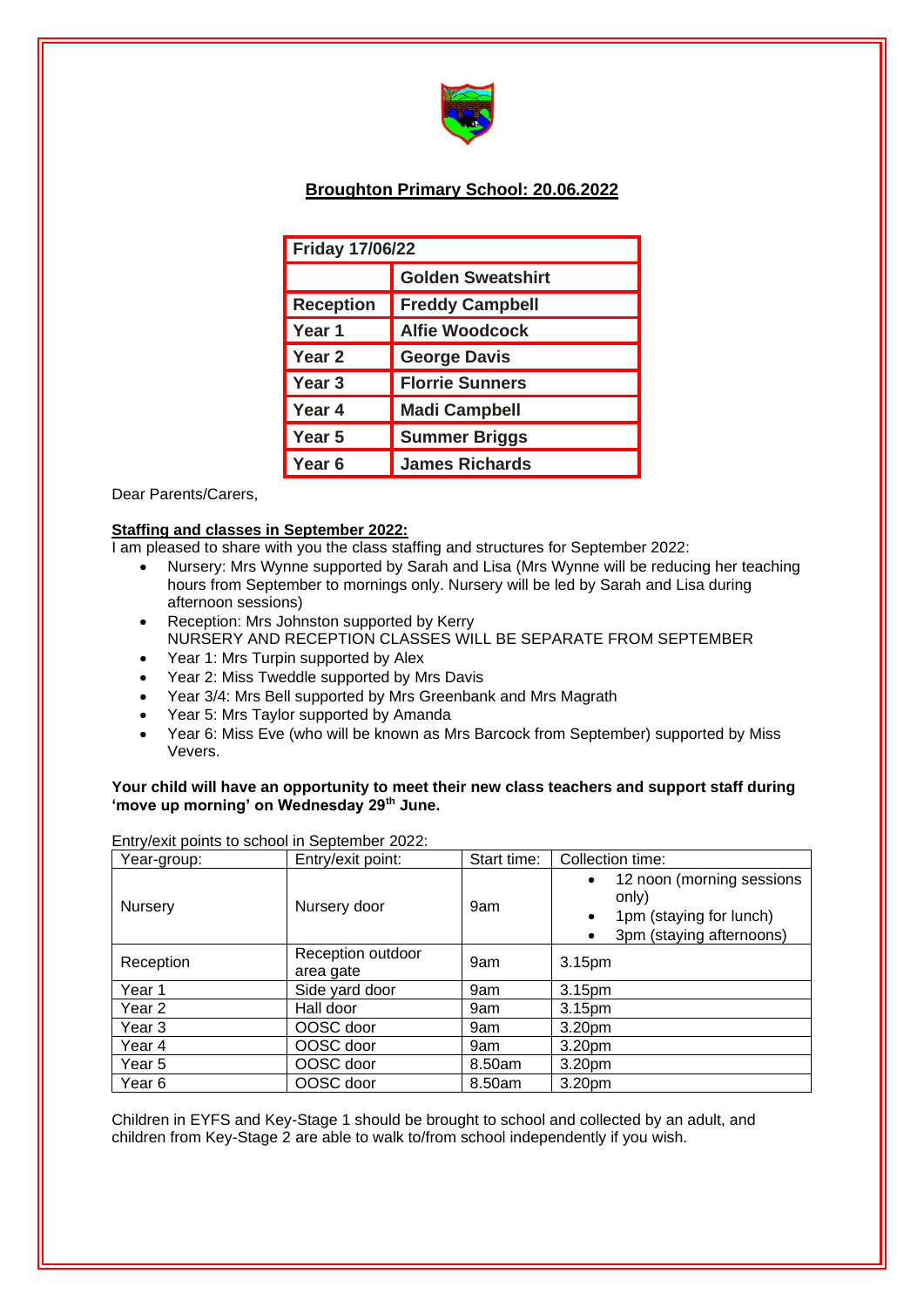#### **Mr Strachan:**

We are very sad to announce that Mr Strachan will be leaving us in the summer, as he is re-locating to the Shetland Isles. Mr Strachan has delivered Music lessons and been part of Broughton Primary for many years, particularly being involved in our Nativity shows and our summer performances. He is an extremely talented musician and has helped nurture our pupils' musical talents for over fifteen years. We will miss him lots and wish him all the best for the future.

#### **Dinner arrears:**

We are now approaching the huge figure of **£1300 in school dinner arrears**. Please could we request that all dinner money is settled and paid as soon as possible and before our school accounts are submitted in the summer. As you will understand, it can create a lot of work for Mrs Bryden and myself in chasing up individual payments.

#### **Summer show:**

Pupils from Years 4, 5 and 6 have been working very hard to deliver a fantastic performance based on High School Musical. The show will take place on Monday 11<sup>th</sup> July, with shows at 2pm and 6pm. This week, you will receive an emailed link to invite you to order tickets for the show and these can be paid for online using SchoolMoney (£2 per ticket). Once we receive confirmation of order and payment, Mrs Bryden will send tickets home with your child**. Due to the increasing number of children we have on roll and the restrictions in the size of our school hall, we will have to initially limit the number of tickets to two per family for each performance.** We will then sell any remaining tickets in a general sale.

## **Reminder of Sports Day plans:**

Our Early Years Sports Day for pupils in Nursery and Reception will be held next Monday 27<sup>th</sup> June from 11am-12 on our school field, followed by Sports Day for pupils in Year 1 – Year 6 from 1-3pm. On this day, please can we invite all children to attend school in their PE kits and if possible, please could your child wear an item of clothing to represent their school team:

Ennerdale – green Crummock – yellow Bassenthwaite – red Derwent Water – blue In the case of bad weather, we have a reserve date in the timetable which would be Monday 4<sup>th</sup> July.

#### **Broughton Carnival:**

Broughton Carnival will take place on Saturday  $16<sup>th</sup>$  July. Our school usually takes part in the village carnival, with a theme linked to the summer show. This year, our summer show is based on High School Musical, therefore we are giving our **Key-Stage 2 pupils (Years 3-6)** the option to take part dressed as either cheerleaders or footballers. We need to assess definite numbers of pupils wanting to take part, to ensure that we have enough children to enter the carnival. Currently, we only have 2 pupils express interest – we need to exceed 15 pupils to be able to proceed. Please can you send your child's class teacher a private Dojo message as to whether your child would like to take part and I will then contact the parents of children who are interested with more information. Please could we ask that children make a commitment to attend the carnival if they express an interest, as we need to plan ahead the appropriate number of staff members attending also.

## **Year 5/6 London residential:**

Our Year 5/6 pupils are very excited about their London residential on Wednesday! I'm sure it will be a fantastic experience for all of us….despite the very early morning start on Wednesday. Staff attending the trip includes myself, Miss Eve, Miss Lightfoot, Amanda and Mrs Greenbank. If you need to contact me whilst I am in London, please leave a message with Mrs Bryden in the office, and she will pass the message on to me.

## **Uniform orders for September:**

It is that time of year again where many of you will be keen to get organised with next year's school uniform. To make an order, please download an order uniform form from the 'parents' section of the school website and hand it in to our school office. The order can be paid for online on our SchoolMoney system. The uniform suppliers can be very busy at this time of year and so it is good to get orders in as soon as possible before the end of term.